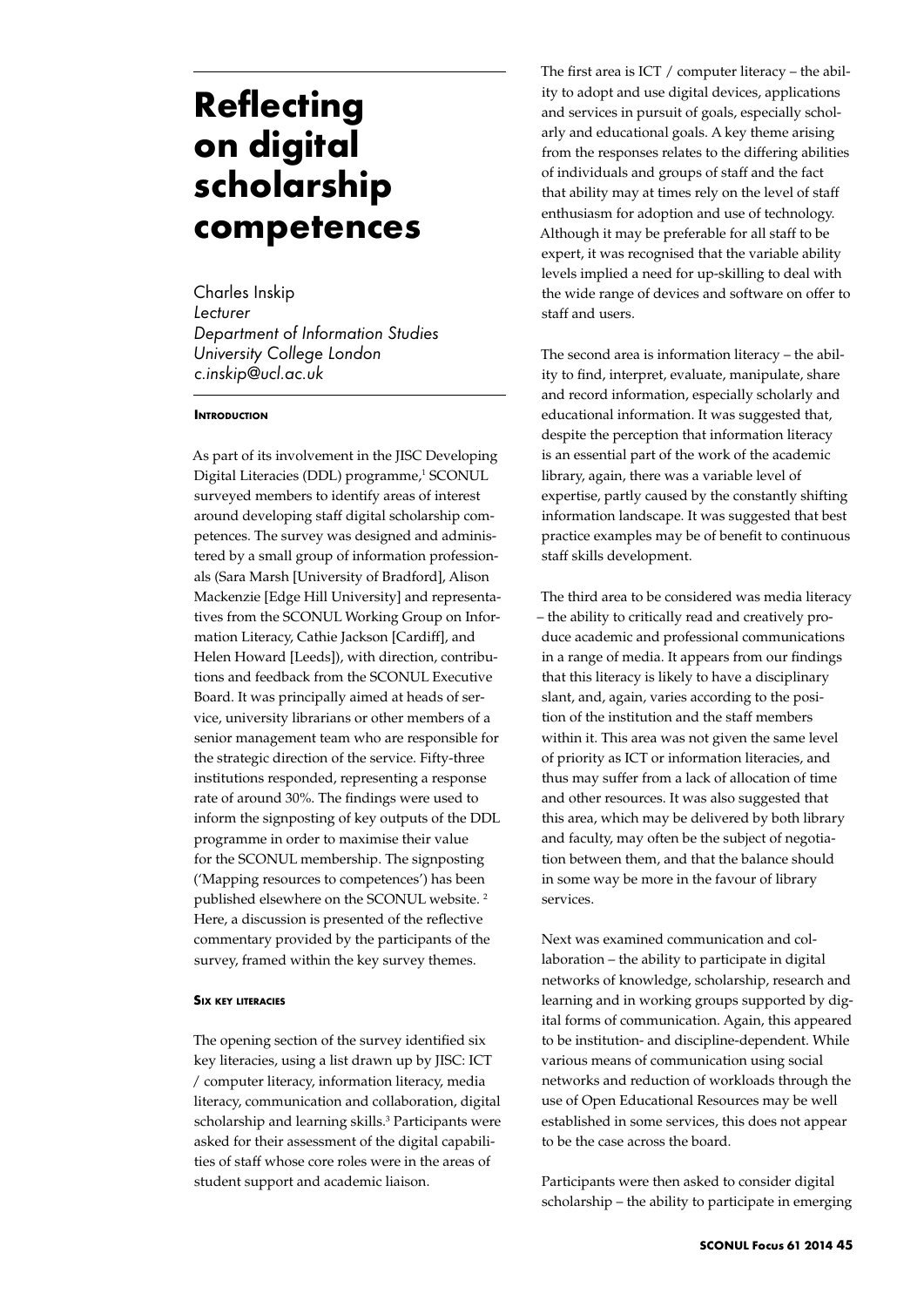academic, professional and research practices that depend on digital systems. Although it was recognised that this is an area of growing importance, it was noted that it was not well understood. There were various opinions as to whether or not it was relevant to provide services in this area. Because digital scholarship is the domain of both library and learning technology, more examples of good practice from related professions such as e-learning, researcher development and teaching may be of value in raising awareness of this topic.

Finally came learning skills – the ability to study and learn effectively in technology-rich environments, formal and informal. Again, this crossservice topic may not be seen as a priority because it may be well served by learning resources departments, for example, but in institutions with librarians possessing teaching qualifications there is potential for collaboration and development.

This initial analysis, combined with quantitative data reported elsewhere,<sup>4</sup> helped us to focus on identifying ways of enhancing digital scholarship skills in the 'Mapping resources to competences' report.2

#### **The digital literacy lens of the Seven Pillars**

The survey then moved on to look at the digital literacy lens of the Seven Pillars,<sup>5</sup> which is designed to help benchmark the capabilities and behaviours required to be effective in a digital environment. It was developed to be used across the higher education community (library and academic staff, students, researchers, administrators, etc.), in the first instance as a self-assessment tool. Although it was recognised as being a useful tool for assessing staff and student capabilities, not all participants recognised this and focused more on its value for users than for internal staff development. It was also suggested that the pace of change in technologies would require the lens to be regularly updated. The variable level of skills amongst staff was again raised, indicating that the lens may have continuing value in its use as a baseline to assist in staff development.

Continuing with the lens theme, participants were asked about the support for the development of these digital literacies within library services. This prompted a huge range of evidence, illustrating support for good practice across the board. Regular appraisal-linked training and development opportunities of various types and formats were very visible, alongside peer-support, use of digital champions and provision of external and

free or low-cost internal training. There was some evidence of links across services and involvement in curriculum development at a relatively high level. Academic liaison librarians were mentioned as benefitting from their access to electronic materials and then working collaboratively with e-learning teams. More valuable ideas can be read by accessing the comments document in full via the JISC Design Studio.<sup>6</sup>

#### **Institutional perspectives**

The survey then asked how services were contributing to the strategic development of their institution's digital literacy. Again, it was found that participants were facing a wide range of opportunities and challenges. While a small number of services were contributing to strategic development at an *ad hoc* level or were struggling with faculty resistant to change, in the main respondents were involved as a matter of policy at a higher strategic level. Library staff were involved in cross-university working groups, and digital literacies were included in academic guidelines and teaching and learning strategies, although this was not universal. The urge to use graduate employability to evaluate educational outcomes has helped create new initiatives around digital and information literacies and has led to cross-party working with careers and e-learning services. However, where digital literacy is not seen as a priority, there is more work to be done to raise the profile of these skills in some institutions.

## **Summary**

Some themes emerged from the analysis of these texts: it was noticed that policy, strategic development and organisational change, networks and collaborations, good practice case studies and continuing professional development frameworks were the key areas to consider when looking at how to bridge gaps in staff development. Useful resources in the JISC DDL programme that match these themes were then identified, and readers are urged to explore the material highlighted in the report.<sup>2</sup> In terms of good practice examples in the fields of staff development and digital literacy, again relevant themes were identified: frameworks and programmes for good-practice delivery of staff development, supported by state-of-the-art tools and case studies of some of these approaches. These, again, are signposted in the 'Mapping resources...' report.<sup>2</sup> The evidence is clear: SCONUL members are aware of the issues relating to continuing staff development in all forms of literacies and are working across sectors